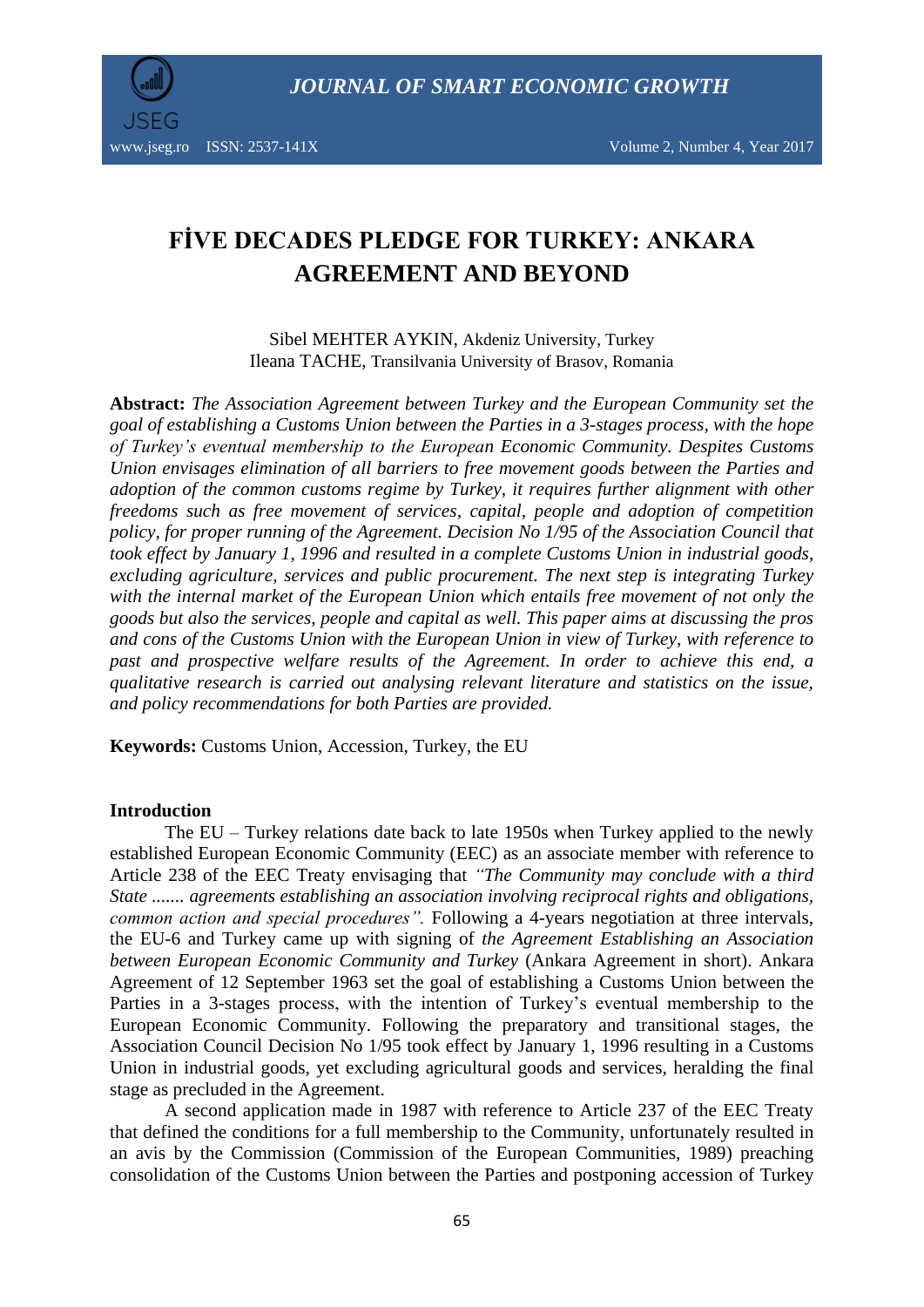

www.jseg.ro ISSN: 2537-141X Volume 2, Number 4, Year 2017

until an internal market is established within the EU-12. Remitting the course actually to the Copenhagen process, nevertheless, the European Summit of 10-11 December 1999 granted Turkey with the status of a candidate state *"destined to join the Union on the basis of the same criteria as applied to the other candidate states"* (European Council Presidency Conclusions, 10-11 December 1999) and pavey the way for further integration with the European Union (EU)*.* Tugged by two consequtive accession partnership documents presented by the EU and two national programmes for the adoption of the Acquis submitted by Turkey respectively, the European Summit of 16-17 December 2004 harbingered opening negotiations by 3 October 2005 under the framework of 35 chapters with the *"shared objective of accession"* (Council of the European Union Presidency Conclusions, 16-17 December 2004). Nevertheless, accession talks have been suspended with the attempts of a number of Member States seeking national interests.

As foreseen in the Presidency Conclusions and in the Negotiating Framework Document of 2005, negotiations with Turkey is actually justified to be *"an open-ended process, the outcome of which cannot be guaranteed"* even now and then, actually *"depending on the Union's capacity to absorb Turkey."* In fact, the accession process is driven by two factors: primarily technical issues regarding harmonization with the Acquis, secondarily political issues regarding the will to *"unite in diversity"*. Once the political considerations supersede the technical matters, it may end up with welfare loses on both Parties. In this context, the aim of this paper is to discuss the pros and cons of the Customs Union with the EU in view of Turkey, with reference to past and prospective welfare results of Ankara Agreement and beyond. To this effect, first of all the conceptual background is provided and a set of selected provisions of Ankara Agreement constitutive of the past and future relations of Turkey with the EU is foregrounded. Then, the economic integration level is analyzed with reference to pre and post Customs Union era, and finally policy recommendations are developped in the light of possible scenarios.

### **Conceptual Background**

Economic integration is a *"process in which two or more [states](https://www.britannica.com/topic/state-sovereign-political-entity) in a broadly defined geographic area reduce a range of trade barriers to advance or protect a set of economic goals"* (Encyclopaedia Britannica, no date). Seeking for national interests in a globalized environ, the involved states choose among a set of options ranging from a loose association to a much more sophisticated, deeply intgerated and transnational model. It is common to classify integration of states in five additive levels, each founded on the substantive features of former models as given below (Ertürk, 1998: 9-13):

- 1) *Free Trade Area* (FTA), is a geographic field whereby tariffs and non-tariff barriers (i.e. quotas and quality sandarts) to the trade of goods are eliminated and member states are given the freedom to take control over their own commercial policy in their trade with third countries. Serving the goal of securing domestic firms' access to foreign markets, the outcome of free trade is esentially achieving economies of scale, comparative advantages and economic efficiency in the long run.
- 2) In addition to establishment of a free trade zone among the member states as defiend in the former integration model, *Customs Union* (CU) sets a common external tariff to be applied to the third Parties and entails adoption of a common trade regime, implying that harmonization of national rules and regulations pertaining to the flow of goods is achieved.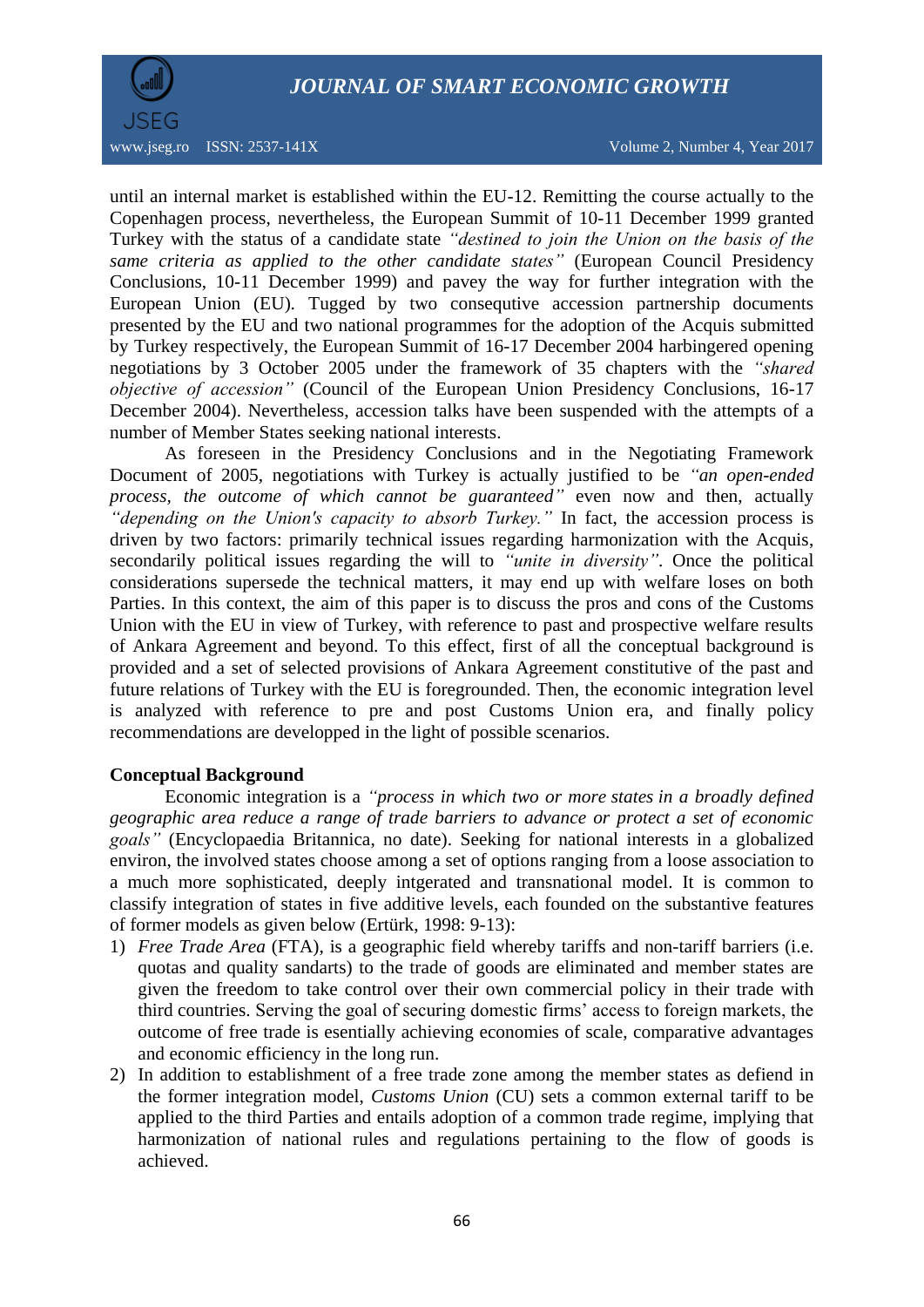

- 3) Built upon the features of the former integration model, in a *Common Market* free movement of people, services and capital within the boundaries of the integrating economies are secured in additon to free circulation of goods without confronting any type of pysical, technical and financial barriers, requiring further regulatory convergence in certain policy areas such as competition, taxation, consumer protection, mutual recognition of qualifications, transport, and so on.
- 4) Adding onto the common market, an *Economic Union* requires either permanent fixing of exchange rates or adoption of a common currency accompanied by harmonization of monetary and fiscal policies anchored by thresholds, and convergence of macroeconomic performances of the member states.
- 5) *Political Union,* forming the last but not the least integration model, is associated by adoption of a common foreign and security policy plus cooperation in justice and home affairs, in addition to establishment of an economic union, all facilitated through the creation of an overarching legislative and legal system that trumps national laws and rules, undermining sovereignity of the nation states in favour of supranational institutions and bodies.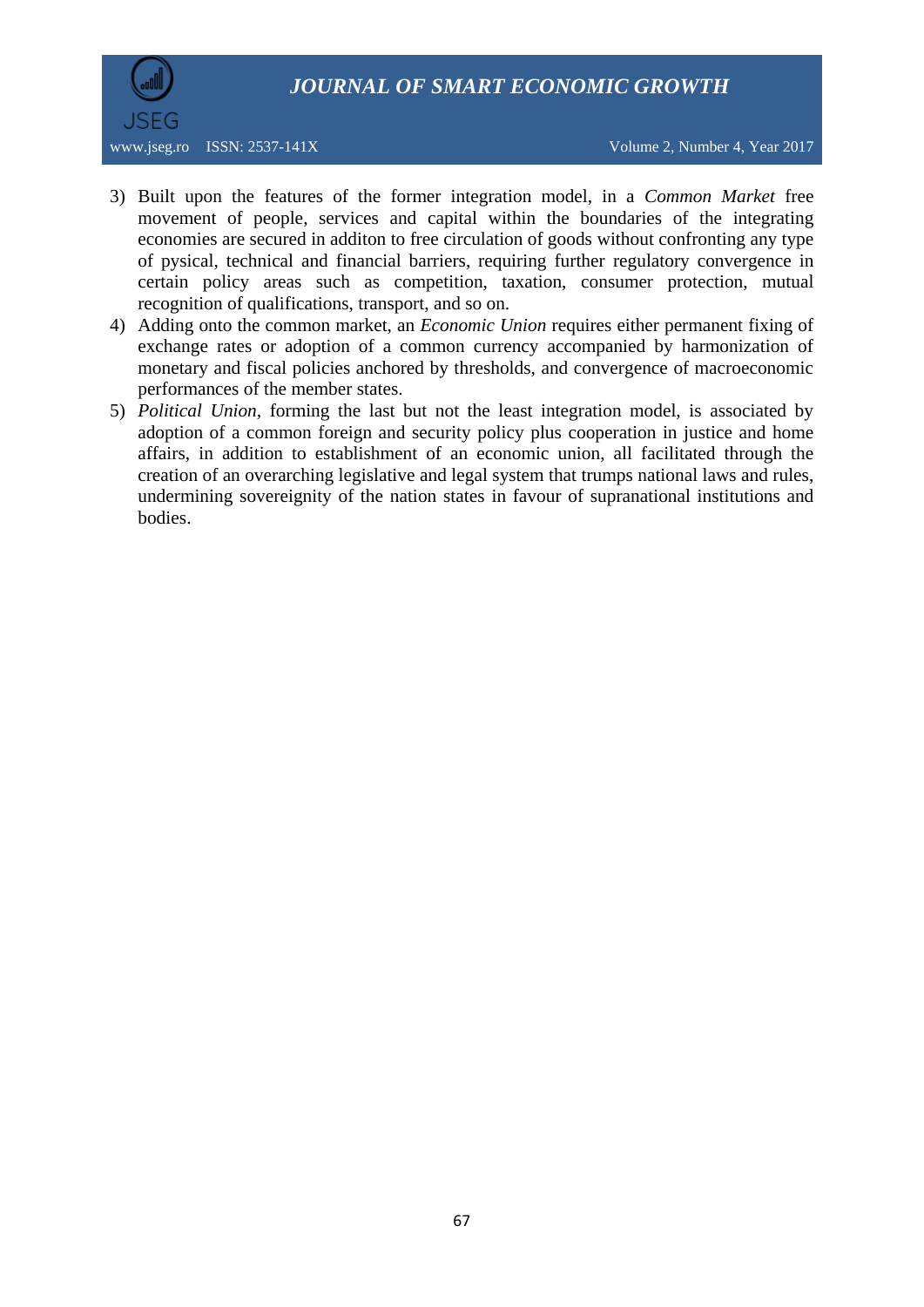

### **Figure 1: Additive Integration Models**



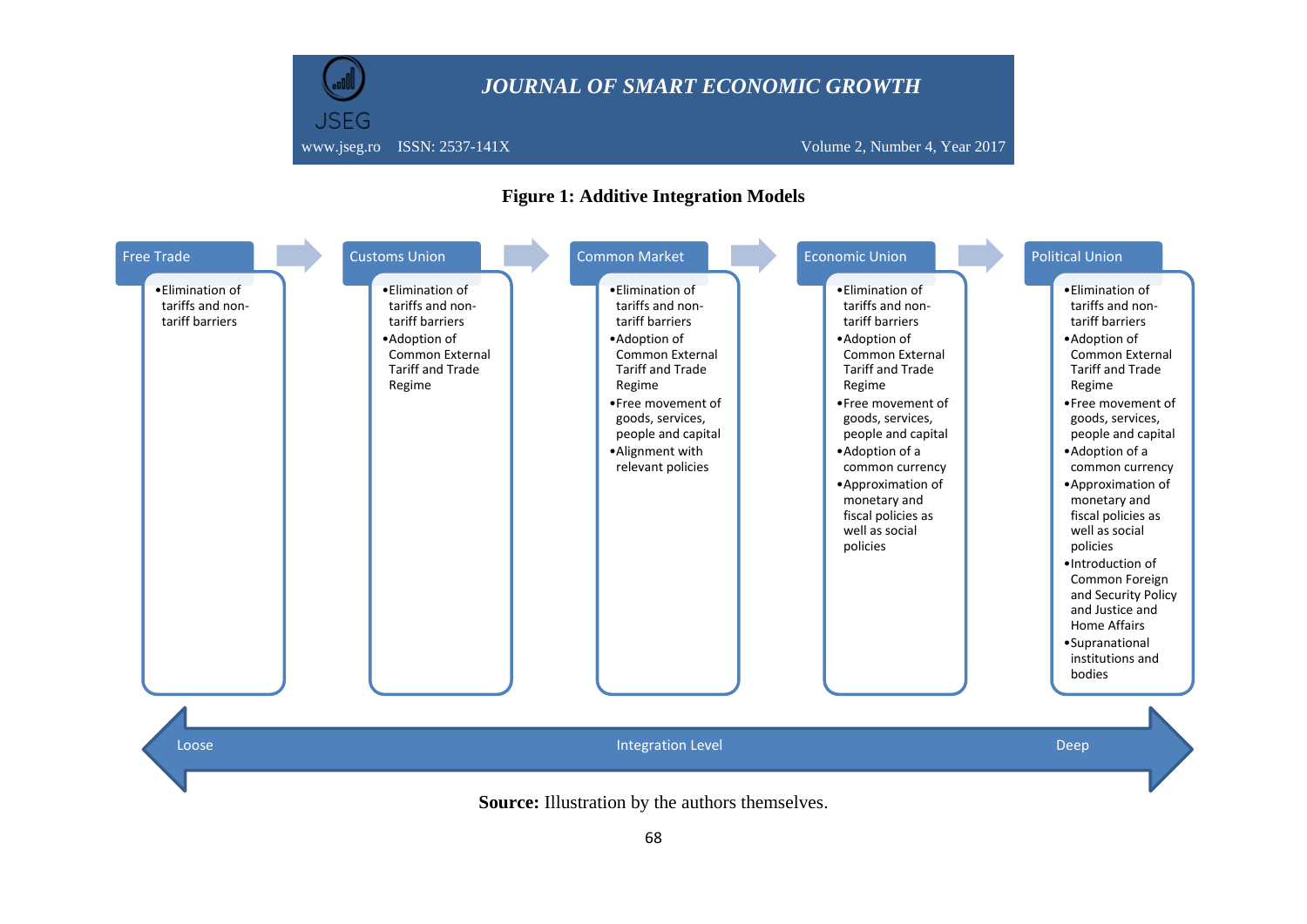

www.jseg.ro ISSN: 2537-141X Volume 2, Number 4, Year 2017

### **Ankara Agreement of 12 September 1963 and Its Annexes**

Consisting of 33 articles and a number of protocols and declarations either annexed simultaneously or added in the course of time, the Ankara Agreement (AA) established an association between the Parties in view of article 238 of the EEC Treaty, with the aim of developing Turkish economy and of improving the employment level and the living conditions of Turkish citizens by means of enhanced trade and economic relations between the Parties. To this end, the AA envisaged establishment of a Customs Union in 3 stages of preparatory, transitional and final in nature. Set out in the Provisional and Financial Protocols annexed to the Agreement, the preparatory stage lasted for nine years during which time the EEC removed barriers to trade with Turkey on voluntary basis. While, governed by the rules defined in the Additional Protocol of 30 June 1973, the transitional stage lasted for 22 years gradually establishing a Customs Union between the Parties and aligning the economic policy of Turkey with that of the EU, safeguarding *"mutual and balanced obligations"* as stipulated in article 4 of the AA.

The final stage took effect by *the Decision No 1/95 of the EC-Turkey Association Council of 22 December 1995 on Implementing the Final Phase of the Customs Union (96/142/EC)* [mostly referred to as the Decision No 1/95]. As explicitly defined in article 10 of the AA, the Customs Union involved:

- *the prohibition between Member States of the Community and Turkey, of customs duties on imports and exports and of all charges having equivalent effect, quantitative restrictions and all other measures having equivalent effect which are designed to protect national production in a manner contrary to the objectives of this Agreement*  [Ankara Agreement];
- *the adoption by Turkey of the Common Customs Tariff of the Community in its trade with third countries, and an approximation to the other Community rules on external trade.*

Prohibiting any sort of discrimination on the grounds of nationality (the AA, article 9), Customs Union is based on free movement of industrial goods and processed agricultural products by securing elimination of all sorts of barriers hindering trade between the Parties. Nevertheless, in securing three other freedoms of internal market – i.e. freedom of movement for workers (the AA, article 12), freedom of establishment (the AA, article 13), freedom to provide services (the AA, article 14) – the Agreement gives cross references to the corresponding articles in the EEC Treaty, indicating that the missing issues would be interpreted in line with the relevant policy frame. Furthermore, including a number of articles on other economic provisions (i.e. provisions on transport – article 15 of the AA, provisions on competition, taxation and approximation of laws – article 16 of the AA, provisions on balance of payments, price stability, sustainable development – article 17 of the AA, provisions on exchange rate – article 18 of the AA, provisions on liberalization of payments – article 19 of the AA, provisions on non-discrimination of foreign direct investment – article 20 of the AA) the Agreement may be considered as a simplified version of the EEC Treaty signed by the EU-6. In fact, each article of the AA compelements the Customs Union with a view of broader and deeper integration between the Parties.

The AA clarifies the position of Turkey in view of prospective membership by the very first sentence in Preamble. The Agreement starts by the determination of Contracting Parsties *"to establish ever closer bonds between the Turkish people and the peoples brought together in the EEC".* Involvement in a broader and deeper integration is further reinforced by article 28 of the AA, indicating that upon full acceptance by Turkey of the obligations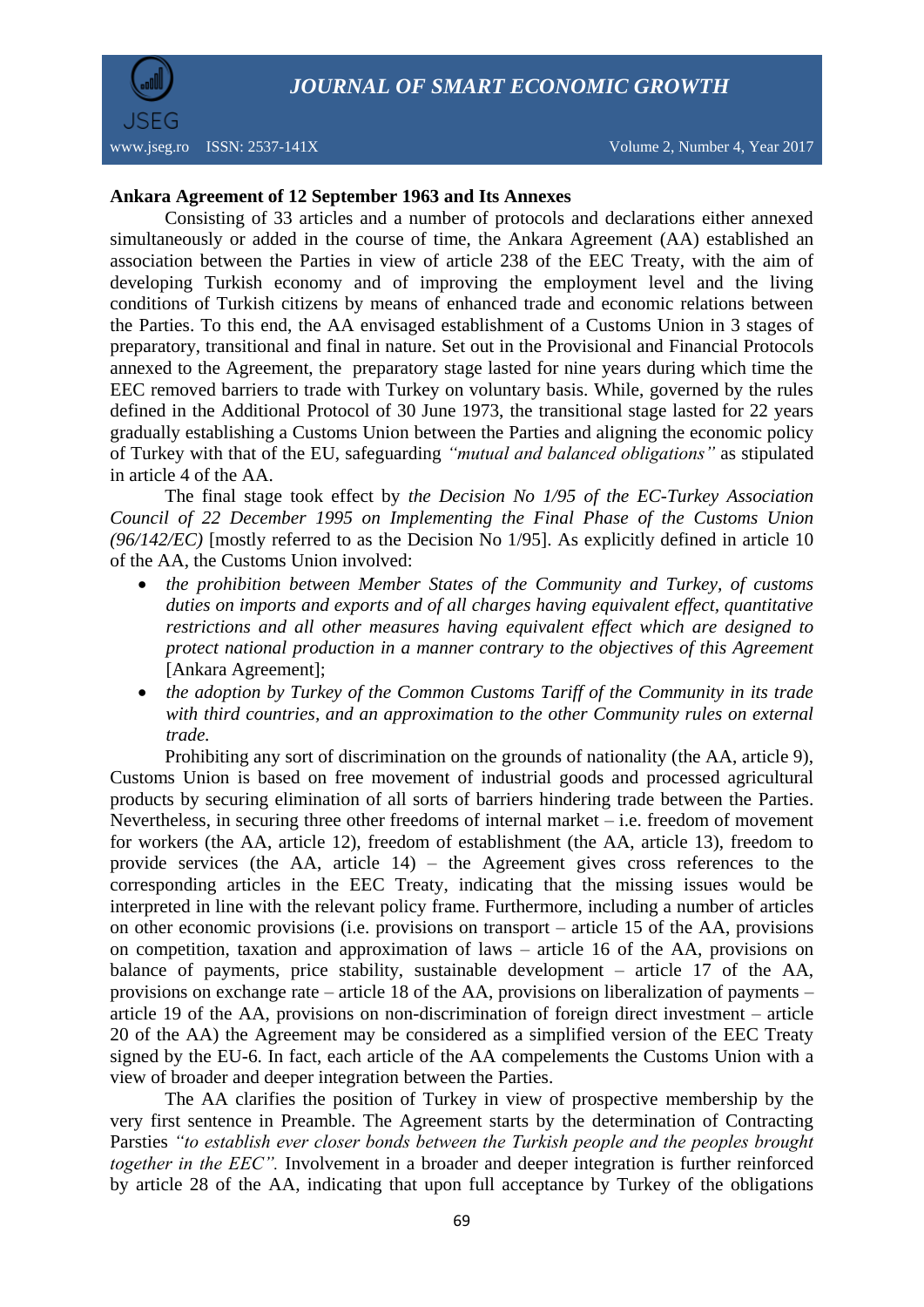

arising out of the EEC, the contracting Parties should examine the possibility of the accession of Turkey. In addition to Customs Union already established by 1996, prospective membership of Turkey have been secured by a standstill clause (article 7 of the AA) inserted in the Agreement stating that both Parties would take all appropriate measures to fulfill their obligations and refrain from any measures contrary to the objectives set therewithin.

#### **Stocktaking: Customs Union's Impact on Trade and Foreign Direct Investments**

Table 1 shows foreign trade performances of both Parties between 1994-2014. Figures regarding 2015, 2016 and 2017 are omitted on purpose, during which time internal and international developments (i.e. coup attempt in Turkey, rising tension with the EU as a result of refugee crisis faced at the wake of national elections, as well as estrangement from the Russian Federation due to conflicting attitudes towards Syrian issue) interfered with the rising trend of the trade volume between Turkey and the EU. Prior to the Decision No 1/95, total export value of the EU was 2,189,103 million US\$, of which only 0.53% was geared towards Turkey (11,643 million US\$ in absolute terms). Whereas total export value of Turkey was recorded 18,106 million US\$ of which 9,376 million US\$ was generated from the trade with the EU, representing 51.79% of the overall. On the other hand, total import value of the EU was recorded 2,087,844 million US\$ of which only 0.45% was with Turkey. While Turkey's total import value was set at 23,270 million US\$ of which 50.4% (amounting to 11,643 million US\$) was generated from the EU-28. The overall trade volume was set at 21,019 million US\$ by 1994. All these figures are indicative of dominiance effect of the EU over Turkey.

Two decades later in 2014, rising more than seven times, the total trade volume between the the EU and Turkey rose upto 157,298 million US\$, while Turkey's overall trade volume took a fora to reach 399.794 million US\$. Thanks to Turkey's strategic decision on diversifying its target countries for its export items, the share of Turkish exports to the EU-28 in total exports of Turkey fell down to 43.47%, amounting to 68,514 million US\$ in absolute terms, still dominating its foreign trade in general. While, the share of Turkish imports from the EU-28 in total imports of Turkey also fell down to 36.66%, amounting to 88,784 million US\$ in absolute terms. Whereas, the situation in the EU was completely different. The share of member states' exports to Turkey in total exports of the EU rose upto 1.11%, amounting to 88,784 million US\$ in absolute terms. At the same time, the share of member states' imports from Turkey in total imports of the EU increased to 0.92%, amounting to 68,514 million US\$ in absolute terms. These figures are still indicative of dominance of the EU over Turkey and asymmetrical market penetration despites liberalization of trade in goods and in industrial components of agricultural products, as weell as market access secured by the Decision No 1/95.

Table 2 shows foreign direct investment (FDI) inflow/outflow between the Parties during 1999-2014 period. According to the table, total FDI inflow to Turkey rose upto 12,763 million US\$ in absolute terms in 2014 from the level of 783 million US\$ in 1999. The rising trend in FDI inflow is indepted to membership status granted as well as the opening of accession talks. Ranging between 33% and 72% over time, the share of FDI from the member states to Turkey in Total FDI inflow to Turkey reached its peak value (14,489 million US\$) in 2006 owing greatly to the screening process prior to negotiations. On the other hand, the share of FDI from the member states to Turkey in total FDI outflow from the EU ranges between 0.19% and 2.31% over the stated time frame. In short, both tables clearly exhibits the driving force of the Customs Union in increasing bilateral trade volume and reinforcing mutual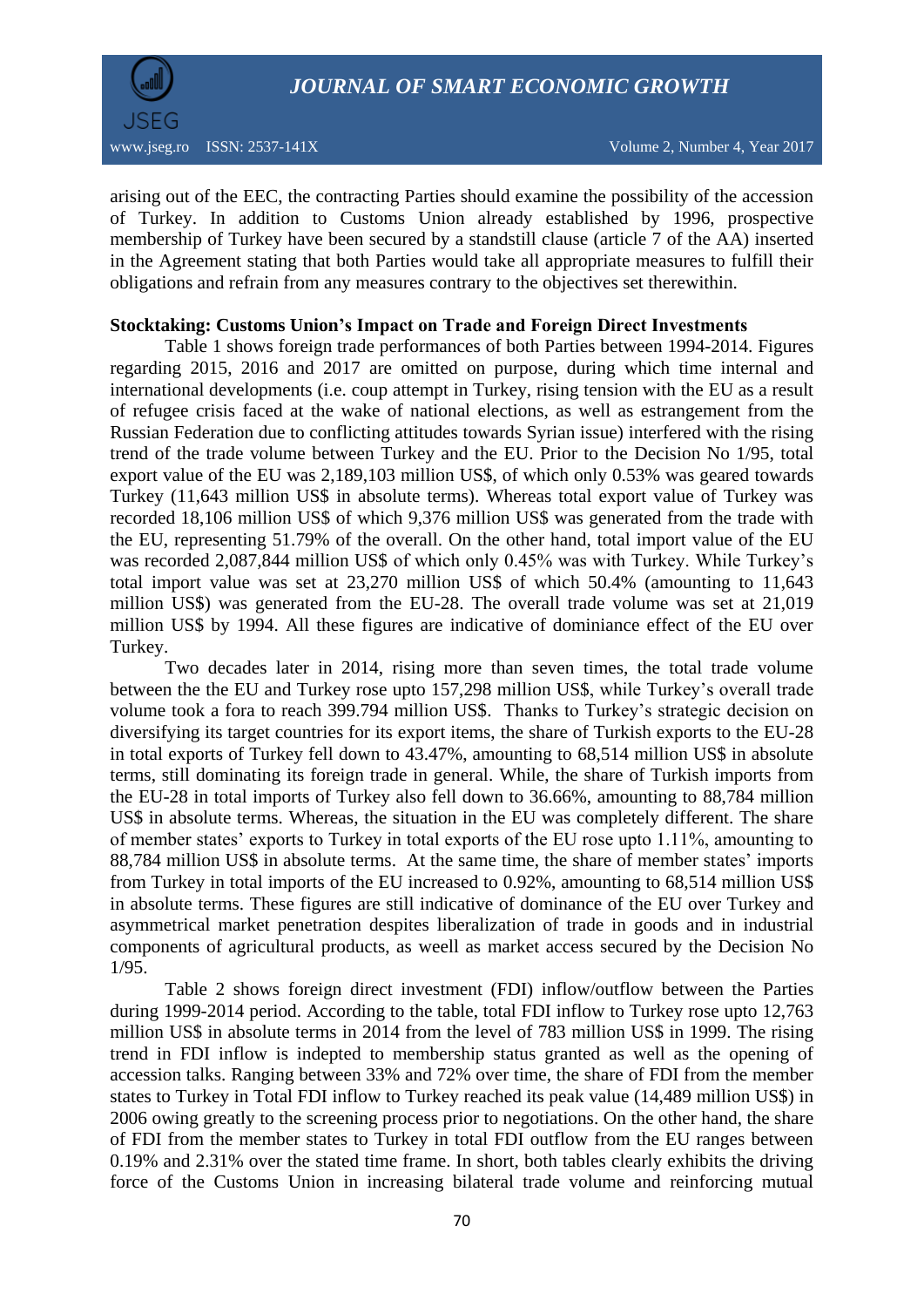

.

foreign direct investments. Despites a number of anomalies, the economic integration has increased dramatically over the last two decades, resulting in welfare effects for the benefit of both Parties.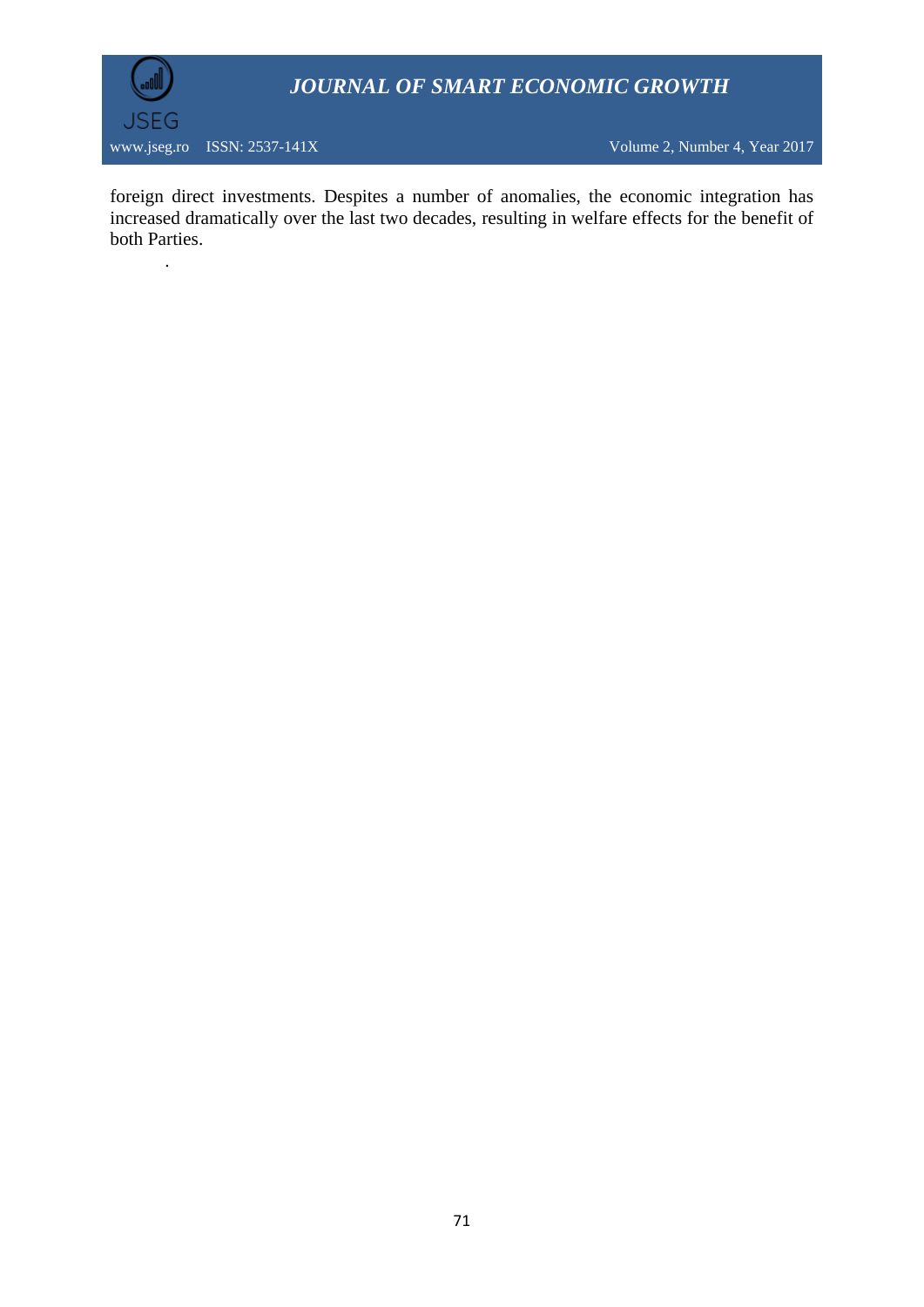

#### **Table 1: Foreign Trade Between Turkey and the European Union (1994-2014, million US\$)**

|             | <b>TURKEY</b>  |                   |               |                |                     |               | <b>EUROPEAN UNION</b> |                   |               |                |                |               |
|-------------|----------------|-------------------|---------------|----------------|---------------------|---------------|-----------------------|-------------------|---------------|----------------|----------------|---------------|
| <b>YEAR</b> | <b>Total</b>   | <b>Exports to</b> | $\frac{0}{0}$ | <b>Total</b>   | <b>Imports from</b> | $\frac{0}{0}$ | <b>Total</b>          | <b>Exports to</b> | $\frac{1}{2}$ | <b>Total</b>   | <b>Imports</b> | $\frac{0}{0}$ |
|             | <b>Exports</b> | the EU-28         | <b>Share</b>  | <b>Imports</b> | the EU-28           | <b>Share</b>  | <b>Exports</b>        | <b>Turkey</b>     | <b>Share</b>  | <b>Imports</b> | from           | <b>Share</b>  |
|             |                | (2)               |               |                | (5)                 |               |                       | (8)               |               |                | <b>Turkey</b>  |               |
|             | (1)            |                   | $(3=1/2)$     | (4)            |                     | $(6=4/5)$     | (7)                   |                   | $(9=7/8)$     | (10)           | (11)           | $(12=10/11)$  |
| 1994        | 18,106         | 9,376             | 51.79         | 23,270         | 11,643              | 50.04         | 2,189,103             | 11,643            | 0.53          | 2,087,844      | 9,376          | 0.45          |
| 1995        | 21,637         | 12,188            | 56.33         | 35,709         | 18,006              | 50.43         | 2,681,725             | 18,006            | 0.67          | 2,540,495      | 12,188         | 0.48          |
| 1996        | 23,224         | 12,590            | 54.21         | 43,627         | 24,349              | 55.81         | 2,776,094             | 24,349            | 0.88          | 2,619,101      | 12,590         | 0.48          |
| 1997        | 26,261         | 13,471            | 51.30         | 48,559         | 26.128              | 53.81         | 2,782,151             | 26,128            | 0.94          | 2,613,171      | 13,471         | 0.52          |
| 1998        | 26,974         | 14,837            | 55.01         | 45,921         | 25,297              | 55.09         | 2,898,381             | 25,297            | 0.87          | 2,769,883      | 14,837         | 0.54          |
| 1999        | 26,587         | 15,454            | 58.13         | 40,671         | 22,538              | 55.41         | 2,920,600             | 22,538            | 0.77          | 2,840,970      | 15,454         | 0.54          |
| 2000        | 27,775         | 15,688            | 56.48         | 54,503         | 28,552              | 52.39         | 3,000,598             | 28,552            | 0.95          | 2,973,845      | 15,688         | 0.53          |
| 2001        | 31,334         | 17,576            | 56.09         | 41,399         | 19,841              | 47.93         | 3,038,280             | 19,841            | 0.65          | 2,968,087      | 17,576         | 0.59          |
| 2002        | 36,059         | 20,458            | 56.73         | 51,554         | 25,698              | 49.85         | 3,246,128             | 25,698            | 0.79          | 3,108,349      | 20,458         | 0.66          |
| 2003        | 47,253         | 27,479            | 58.15         | 69,340         | 35,157              | 50.70         | 3,877,665             | 35,157            | 0.91          | 3,744,750      | 27,479         | 0.73          |
| 2004        | 63,167         | 36.699            | 58.10         | 97,540         | 48.131              | 49.34         | 4,657,962             | 48,131            | 1.03          | 4,494,103      | 36,699         | 0.82          |
| 2005        | 73,476         | 41,533            | 56.53         | 116,774        | 52,781              | 45.20         | 5,070,699             | 52,781            | 1.04          | 4,961,898      | 41,533         | 0.84          |
| 2006        | 85,535         | 48,149            | 56.29         | 139,576        | 59,448              | 42.59         | 5,738,246             | 59,448            | 1.04          | 5,668,885      | 48,149         | 0.85          |
| 2007        | 107,272        | 60,754            | 56.64         | 170,057        | 68,472              | 40.26         | 6,742,668             | 68,472            | 1.02          | 6,642,268      | 60,754         | 0.91          |
| 2008        | 132,027        | 63,719            | 48.26         | 201,964        | 74,513              | 36.89         | 7,433,753             | 74,513            | 1.00          | 7,405,863      | 63,719         | 0.86          |
| 2009        | 102,143        | 47,228            | 46.24         | 140,928        | 56,616              | 40.17         | 5,934,715             | 56,616            | 0.95          | 5,771,649      | 47,228         | 0.82          |
| 2010        | 113,883        | 52,934            | 46.48         | 185,544        | 72,391              | 39.02         | 6,539,073             | 72,391            | 1.11          | 6,399,072      | 52,934         | 0.83          |
| 2011        | 134,907        | 62,589            | 46.39         | 240,842        | 91,439              | 37.97         | 7,584,829             | 91,439            | 1.21          | 7,395,957      | 62,589         | 0.85          |
| 2012        | 152,462        | 59,398            | 38.96         | 236,545        | 87,657              | 37.06         | 7,347,136             | 87,657            | 1.19          | 7,014,295      | 59,398         | 0.85          |
| 2013        | 151,803        | 63,040            | 41.53         | 251,661        | 92,458              | 36.74         | 7,709,920             | 92,458            | l.20          | 7,238,018      | 63,040         | 0.87          |
| 2014        | 157,617        | 68,514            | 43.47         | 242,177        | 88,784              | 36.66         | 7,977,474             | 88,784            | 1.11          | 7,464,410      | 68,514         | 0.92          |

**Source:** Dawar, K. and Togan, S. (2016). EU-Turkey Customs Union and Scope to Bring EU-Turkey Trade and Investment Relations up-to Date, in Bringing EU-Turkey Trade and Investment Relations Up To Date, Workshop by European Parliament DG for External Policies, Belgium, p.21.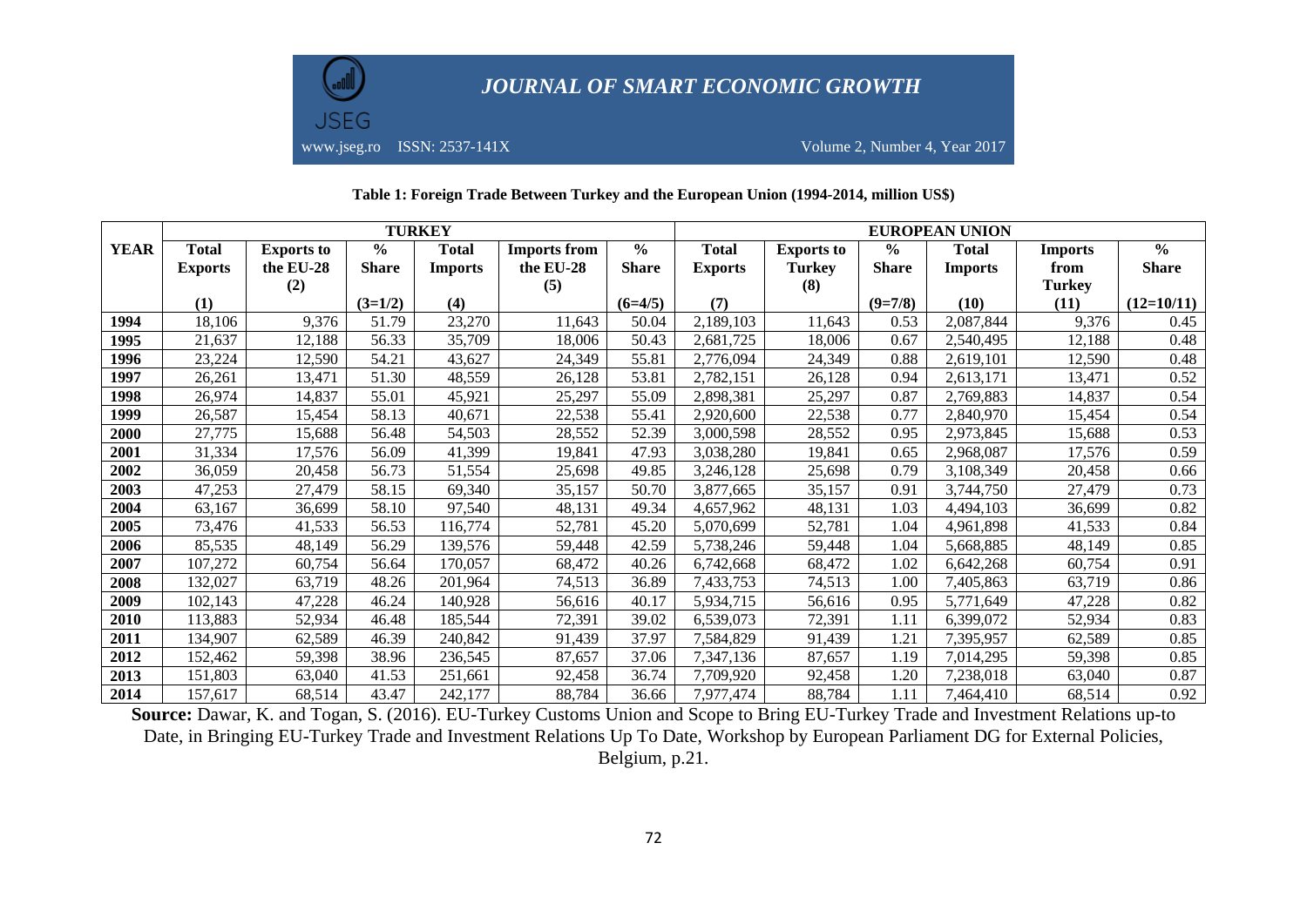

### **Table 2: FDI Inflow/Outflow Between Turkey and the European Union (1999-2014, million US\$)**

|      | <b>Total FDI Inflow to</b><br><b>Turkey</b> | <b>FDI</b> Inflow from the<br><b>EU Countries to</b><br><b>Turkey</b> | <b>Total FDI Outflow</b><br>from the EU | <b>Share of FDI from</b><br>the EU Countries to<br><b>Turkey in Total</b> | <b>Share of FDI from</b><br>the EU Countries to<br><b>Turkey in Total</b> |
|------|---------------------------------------------|-----------------------------------------------------------------------|-----------------------------------------|---------------------------------------------------------------------------|---------------------------------------------------------------------------|
| Year |                                             |                                                                       |                                         | <b>FDI</b> Inflow to                                                      | <b>FDI Outflow from</b>                                                   |
|      |                                             |                                                                       |                                         | <b>Turkey</b>                                                             | the EU                                                                    |
| 1999 | 783                                         | <b>NA</b>                                                             | 728,140                                 | <b>NA</b>                                                                 | NA                                                                        |
| 2000 | 982                                         | <b>NA</b>                                                             | 793,657                                 | <b>NA</b>                                                                 | NA                                                                        |
| 2001 | 3,352                                       | <b>NA</b>                                                             | 294,473                                 | <b>NA</b>                                                                 | NA                                                                        |
| 2002 | 1,082                                       | 455                                                                   | 234,469                                 | 42.05                                                                     | 0.19                                                                      |
| 2003 | 1,702                                       | 565                                                                   | 260,956                                 | 33.20                                                                     | 0.22                                                                      |
| 2004 | 2,785                                       | 1,027                                                                 | 346,119                                 | 36.88                                                                     | 0.30                                                                      |
| 2005 | 10,031                                      | 5,006                                                                 | 530,741                                 | 49.91                                                                     | 0.94                                                                      |
| 2006 | 20,185                                      | 14,489                                                                | 652,271                                 | 71.78                                                                     | 2.22                                                                      |
| 2007 | 22,047                                      | 12,601                                                                | 1,182,922                               | 57.16                                                                     | 1.07                                                                      |
| 2008 | 19,851                                      | 11,077                                                                | 743,403                                 | 55.80                                                                     | 1.49                                                                      |
| 2009 | 8,585                                       | 4,942                                                                 | 352,388                                 | 57.57                                                                     | 1.40                                                                      |
| 2010 | 9,099                                       | 4,737                                                                 | 459,366                                 | 52.06                                                                     | 1.03                                                                      |
| 2011 | 16,176                                      | 11,495                                                                | 519,862                                 | 71.06                                                                     | 2.21                                                                      |
| 2012 | 13,282                                      | 7,303                                                                 | 316,726                                 | 54.98                                                                     | 2.31                                                                      |
| 2013 | 12,457                                      | 5,272                                                                 | 285,133                                 | 42.32                                                                     | 1.85                                                                      |
| 2014 | 12,763                                      | 5,517                                                                 | 280,124                                 | 43.23                                                                     | 1.97                                                                      |

Source: Dawar, K. and Togan, S. (2016). EU-Turkey Customs Union and Scope to Bring EU-Turkey Trade and Investment Relations up-to Date, in Bringing EU-Turkey Trade and Investment Relations Up To Date, Workshop by European Parliament DG for External Policies, Belgium, p.23.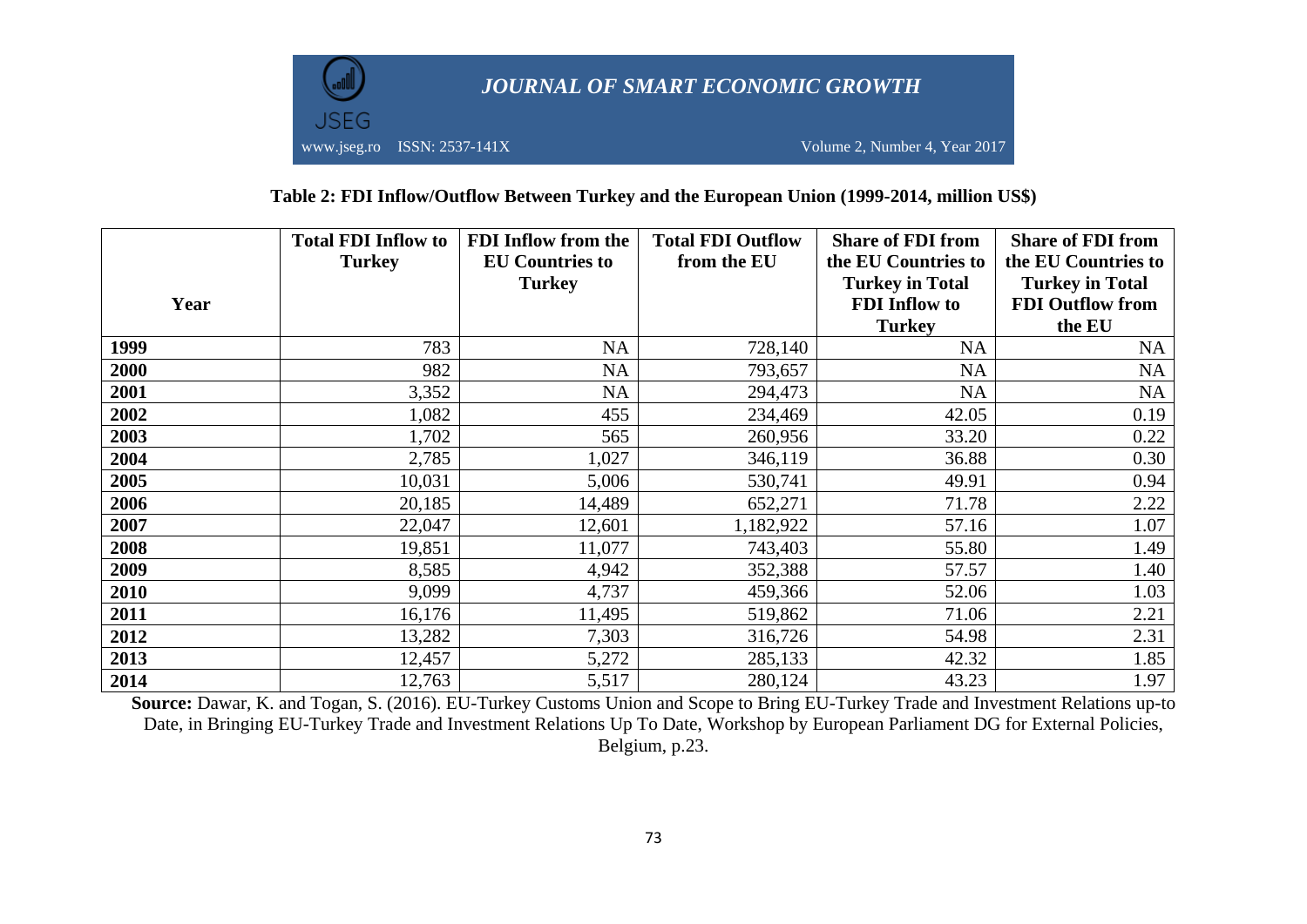

www.jseg.ro ISSN: 2537-141X Volume 2, Number 4, Year 2017

### **Reinvigorating the Customs Union**

The Customs Union between the EU and Turkey has taken effect on due course of time as stipulated in the AA, and much has changed since its first inception in 1996. In an extremely globalized economic environment, the EU has enlarged to compromise a total of 28 states and concluded comprehensive Free Trade Agreements (FTAs) with major economic actors, urging Turkey to extend its obligations arising from AA to cover not only the newly joined Member States, but also a number of overseas countries and territories, as well. However, reluctance of the FTA trading partners of the EU to grant Turkey market access resulted in trade deflection with welfare losses on behalf of Turkey. Furthermore, having an ineffective dispute settlement mechanism and a limited scope simply covering the trade in industrial goods, yet excluding agriculture, services trade and the public procurement the design of the existing EU-Turkey bilateral preferential trade regime fell short in realizing the trade potential of both Parties.

Based on the findings of the World Bank (2014) suggesting that a new, more balanced and ambitious trade framework would result in additional welfare gains, an EU-Turkey Senior Official Working Group (SOWG) has been mandated to explore the options beneficial for both Parties in view of the changing global trading environment. In its report of 27 April 2015, the EU-Turkey SOWG recommended to

 *Develop a legally binding provision that should enable Turkey to benefit simultaneously from the FTAs concluded by the EU with third countries,*

 *Improve dispute settlement mechanism under modalities to be defined by both Parties,*

 *Improve joint decision making mechanism to bring about the proper functioning of the CU, including consultation mechanisms, in particular in advance on legislation that may impact on the functioning of the Customs Union,*

 *Participation by Turkey to EU committees and specialised agencies relevant to the Customs Union,*

 *Communication by the Commission to Turkey of the new acquis that Turkey has to incorporate in its domestic legislation,*

- *Communication by Turkey of the acquis incorporated in its domestic legislation,*
- *Improve the framework for the implementation of TBTs commitments,*
- *Improve the framework for the implementation of the existing IPR commitments*
- *Better customs cooperation to improve the free movement of goods,*
- *Review-assess the effective implementation of certain provisions that pointed to a future rendez-vous: see Articles 44 to 47 of the CU.*

Nevertheless, no progress has been made until now in shade of the ongoing elections in the EU surrendered by populist rhetoric.

### **Scenarios for the Future of the EU-Turkey Relations**

All the Parties world-wide encouraged research on costs and benefits of the Customs Union in order to identify the scenarios for the future orientation of the EU-Turkey Relations. Ranging from "*grim isolation of Turkey*" on the one extreme to "*full membership of Turkey to the EU*" on the other, researchers identified a number of pinpoints in between.

The report by Stiftung Mercator (no date) identifies four scenarios for 2018. Scenario 1 foregrounds Cyprus issue as a catalyst rather than being an obstacle and recommends all actors work for this scenario. Scenario 2 involves triumph of nationalism and Turkey's pivot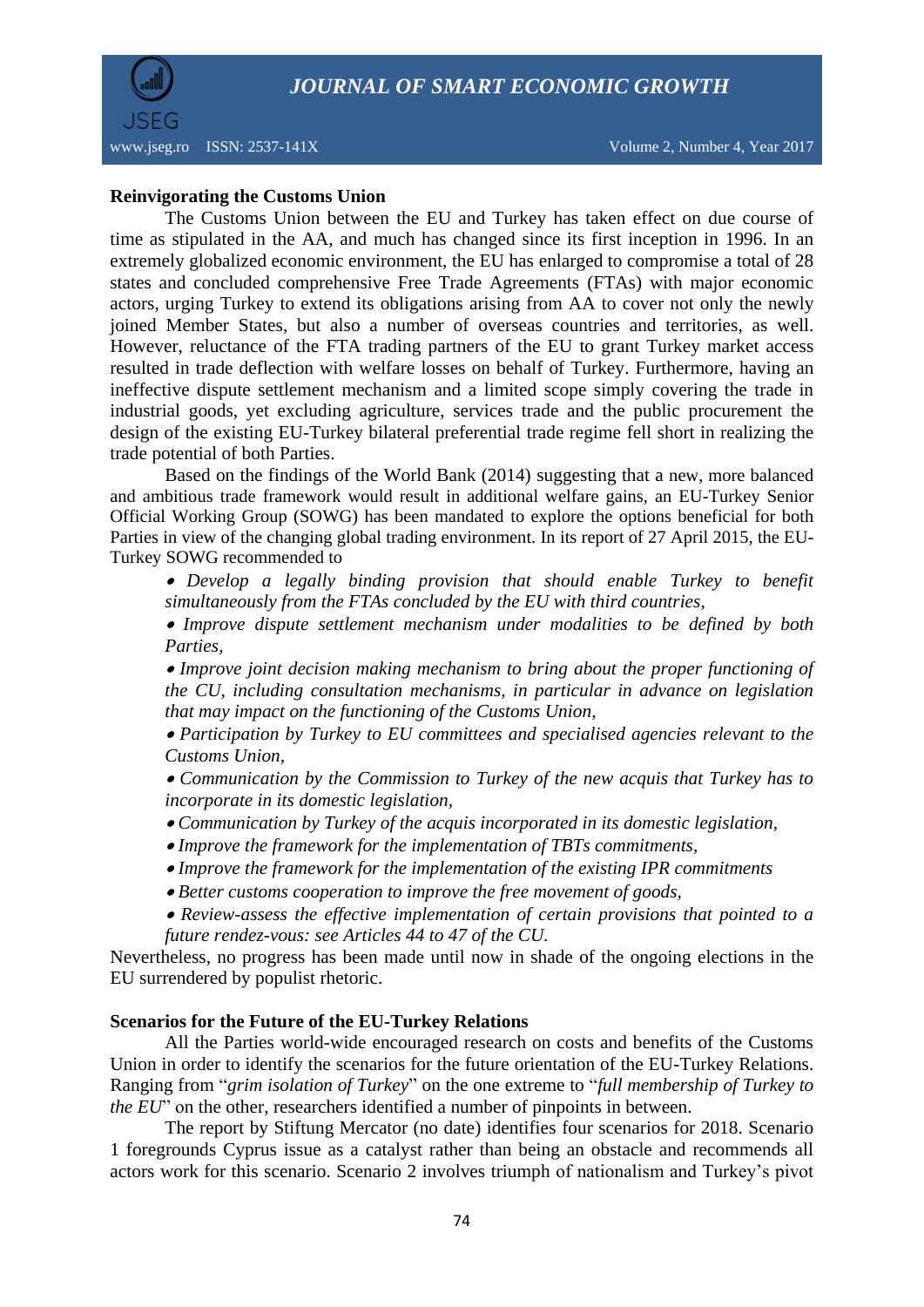

towards Russia, while Scenario 3 puts the grim isolation of Turkey as the worst case for Turkey, and Scenario 4 defines adjusted membership as a new opportunity for the EU-Turkey relations.

In a policy paper written on behalf of Brookings, Tocci (2014) defines three scenarios. Scenario 1 involves a growing competition and conflict between Turkey and the EU; Scenario 2 envisages the EU and Turkey reaching a new framework for cooperation based on respective compelementaries, Scenario 3 involves Turkey's convergence with the EU through full membership, and concludes that "*the future trajectory of the EU-Turkey relationship remains highly uncertain*".

In a study by Yalçın et. al. (2016) carried out on behalf of BertelsmannStiftung four scenarios are analyzed in view of welfare effects. Scenarios are named as follows: (1) Effects of the EU's new free trade areements on Turkey (2) Deepening the EU-Turkey Customs Union (3) Comprehensive Customs Union between the EU and Turkey plus EU free trade agreements, (4) Rolling back the Customs Union and implementing a free trade agreement between the EU and Turkey. It is found that the rollback of the Customs Union to a Free Trade Agreement would result in a fall in welfare in Turkey, decreasing GDP by 0.81%, while deepening of the Customs Union and the conclusion of Free Trade Agreements wtih the EU's new trading partners could result in a 2.13% rise in welfare for Turkey.

During the workshop organized by the European Parliament DG for External Policies (2016), choices facing the EU are gathered under six headings such as; (1) Baseline scenario: Do nothing, (2) Turkey gains full EU membership, (3) Modernise the current CU, (4) Compelement the current CU with a new comprehensive FTA, (5) EEA Membership, (6) Replace the current CU with a new comprehensive FTA. The workshop report concludes that "*the EU-Turkey Customs Union of 1995, limited to industrial goods, should be modernised and modified to take into account the various and growing criticisms of the CU*", and that "*there is no evidence that either Turkey or the EU and its Member States wants to unilaterally break with Turkey's accession process because of the various interdependencies, as well as the high potentials of their partnership in terms of politics and security, economy, trade and energy, as well as socio-cultural relations*".

Last but not least, in its impact assesstment working document the European Commission (2016) identifies three options. Option A (baseline scenario) entails status quo having the risks of deterioration of the bilateral trade relationship while not achieving the objectives. Option B entails extension of trade preferences to new areas notably in services, agriculture and public procurement. Option C envisages replacement of the existing Customs Union with a Free Trade Agreement for industrial goods currently covered and also the extension of trade preferences to new areas. It concluded that Option B is supported by both Parties, with the expectation that the initiative would modernise the functioning and design of the Customs Union and extend the scope of trade preferences.

### **Conclusion**

Integration of states spans through a number of models ranging from a loose association at the one end to a binding union at the other end. The critical point is that; as the structure of initial integration model changes in time by enlarging and deepening, the economic integration takes the form of a political one, having undesirable repercussions of crowding out effect on candidates as a matter of political interests. Set by the EU-6 in early 1960s, both the EU and Turkey agreed to eliminate all customs duties, quantitative restrictions and charges with equivalent effect on their bilateral trade in line with the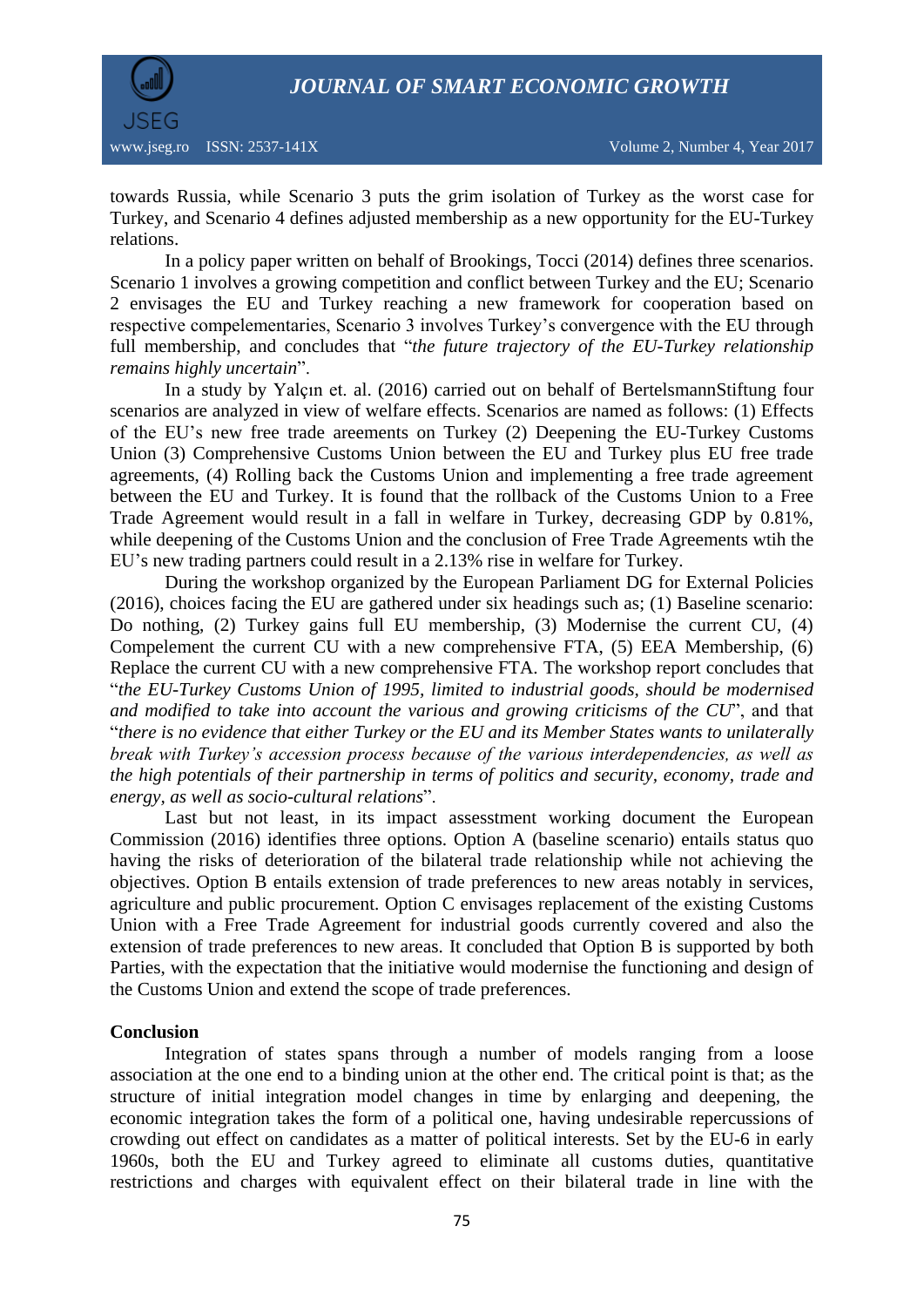

provisions of Ankara Agreement. The Agreement not only envisaged elimination of all barriers in free movement of goods between the Parties and adoption of the common trade regime by Turkey, but also required further alignment with other European norms such as the free movement of services, capital, people, and the like. What is overlooked is that; five decades later, these provisions turned out to be the obligations of the entire EU-28 with a view to fulfilling the requirements of article 7 of AA on standstill clause without recoursing to national interests.

Now that Turkey realized its obligations in establishing a Customs Union, it is time to remove all asymmetries and deepen the integration between the Parties if the EU is realy pledged "*to promote the continious and balanced strengthening of trade and economic relations between the Parties, while taking full account of the need to ensure an accelerated development of the Turkish economy and to improve the level of employment and the living conditions of the Turkish people*" as put in article 2 of AA. The recent impact assessment work carried out by the European Commission (2016) estimated that "*the EU's real GDP would increase by close to 0.01%, its economic welfare would rise by EUR 5.4 billion, and EU exports to Turkey would increase by EUR 27.1 billion .....* [On the other hand,] *Turkey's real GDP would rise by 1,44%, and its welfare by EUR 2.5 billion, while its exports to the EU would grow by EUR 5.0 billion*". However, this calls upon ammendment of the outmoded Customs Union between the Parties to remedy the flaws in decision making and dispute settlement mechanisms and widen the scope to help Turkey proceed with the accesssion negotiations that would end up with full EU membership. In fact, the accession process is driven by two factors: technical issues regarding harmonization with the Acquis on the one hand, and political issues associated with the absorbtion capacity of the EU on the other hand. Once the political considerations supersede the technical matters, and the accession talks are not put back into track, the new trajectory of the EU-Turkey relations will be one of a "*trade irritant*" resulting in significant welfare losses on both sides.

### **References:**

- 1. Commission of the European Communities (1989). **Commission Opinion on Turkey's Request for Accession to the Community,** SEC(89)2290 final/2 of 20 December 1989, Brussels. Accessed at aei.pitt.edu/4475/1/4475.pdf on 23 August 2017.
- 2. Dawar, K and Togan, S. (2016). "EU-Turkey Customs Union and Scope to Bring EU-Turkey Trade and Investment Relations up-to Date", in **Bringing EU-Turkey Trade and Investment Relations Up To Date**, Workshop by European Parliament DG for External Policies, Belgium.
- 3. Encyclopaedia Britannica (no date). **Economic Integration,**
- 4. Accessed at https://www.britannica.com/topic/economic-integration on 24 August 2017.
- 5. Ertürk, E. (1998). **İktisadi Birleşmeler Teorisi ve Türkiye'nin İçinde Bulunduğu İktisadi Birleşme Hareketleri (WTO-GATT, AB, ECO, KEİB, ICO, TIFTA, D-8),** Genişletilmiş ikinci baskı, Alfa-Aktüel Yayınları; Yayın No: 410, Dizi No: 48, İstanbul.
- 6. European Commission (2016). Commission Staff Working Document Executive Summary of the Impact Assessment Accompanying the document **Recommendation for a Council Decision authorising the opening of negotiations with Turkey on an**